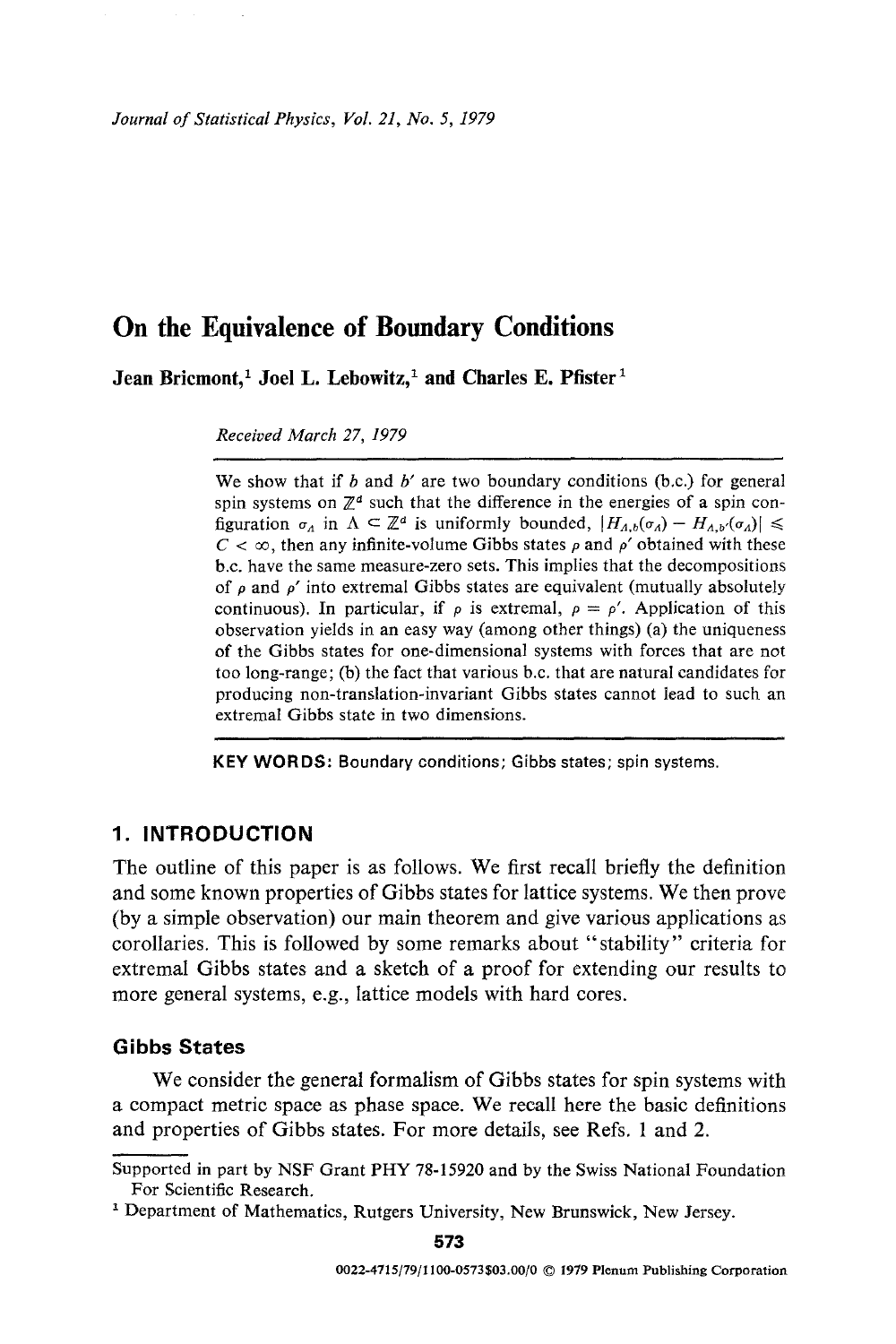For each  $i = (i_1, ..., i_d) \in \mathbb{Z}^d$ , we have a copy  $(\Omega_i, v_i)$  of a compact metric space  $\Omega_0$  and a probability measure  $\nu_0$  on  $\Omega_0$ .

For  $\Lambda \subseteq \mathbb{Z}^d$ ,

$$
\Omega_{\Lambda} = \prod_{i \in \Lambda} \Omega_i, \qquad \nu_{\Lambda} = \prod_{i \in \Lambda} \nu_i
$$

 $\Omega = \Omega_{\mathcal{P}^d}$  is equipped with the  $\sigma$ -algebra generated by the cylinder sets. For  $\sigma \in \Omega$ ,  $\sigma_{\Lambda} \in \Omega_{\Lambda}$  is the restriction of  $\sigma$  to  $\Omega_{\Lambda}$ . The group  $\mathbb{Z}^d$  acts on  $\Omega$  as

$$
(T^i\sigma)_j = \sigma_{j-i}, \qquad \sigma \in \Omega \tag{1}
$$

An interaction  $\Phi$  is a family ( $\Phi_x$ ) indexed by the finite subsets of  $\mathbb{Z}^d$  such that  $\Phi_x$  is a continuous function on  $\Omega_x$  that we identify with a function on  $\Omega$ depending only on  $\Omega_x$ ,

$$
\Phi_{X+i}(T^i\sigma) = \Phi_X(\sigma), \qquad \sum_{0 \in X} \|\Phi_X\| < \infty \tag{2}
$$

where  $\|\cdots\|$  is the sup norm.

For example, in the usual Ising model with ferromagnetic nearest neighbor (n.n.) interactions,  $\Omega_0 = \{-1, +1\}$ ,  $\nu_0$  gives weight 1/2 to  $-1$  and  $+1$ , and

$$
\Phi_{X}(\sigma_{X}) = -J\sigma_{i}\sigma_{j} \quad \text{for} \quad X = \{i, j\} \text{ n.n. sites}
$$
\n
$$
= 0 \quad \text{otherwise}
$$
\n(3)

For a configuration  $\sigma' \in \Omega$ , one defines the *Hamiltonian* in the finite region  $\Lambda \subset \mathbb{Z}^d$  under the *boundary condition* (b.c.) corresponding to specifying the spins outside  $\Lambda$ ,  $\sigma^{-\alpha}$  ( $\overline{\Lambda} = \mathbb{Z}^d \setminus \Lambda$ ), as

$$
H_{\Lambda,\sigma'}(\sigma)=\sum_{X\cap\Lambda\neq\varnothing}\Phi_X(\sigma_\Lambda,\,\sigma_\Lambda')
$$

and the corresponding *Gibbs measure in*  $\Lambda$  at reciprocal temperature  $\beta$  is then

$$
\mu_{\Lambda,\sigma'}(d\sigma_{\Lambda}) = Z_{\Lambda,\sigma'}^{-1} \exp(-\beta H_{\Lambda,\sigma'}) \nu_{\Lambda}(d\sigma_{\Lambda})
$$
  

$$
Z_{\Lambda,\sigma'} = \int_{\Omega_{\Lambda}} \exp(-\beta H_{\Lambda,\sigma'}) \nu_{\Lambda}(d\sigma_{\Lambda})
$$
 (4)

A *Gibbs state for*  $\Phi$  is a measure p on  $\Omega$  such that for any finite  $\Lambda \subset \mathbb{Z}^d$ the restriction  $\rho_{\Lambda}$  of  $\rho$  to  $\Omega_{\Lambda}$  satisfies

$$
\rho_{\Lambda} = \int_{\Omega_{\Lambda}^-} \mu_{\Lambda, \sigma'} \, \rho_{\Lambda}^- (d\sigma_{\Lambda}^-') \tag{5}
$$

For  $i \in \mathbb{Z}^d$ , we define the translate of  $\rho$ ,  $T^i \rho$ , by  $\cdot$ 

$$
(T^i \rho)(A) = \rho(T^{-i}A) \quad \text{for } A \subset \Omega \tag{6}
$$

with  $T^{-i}A$  defined by (1).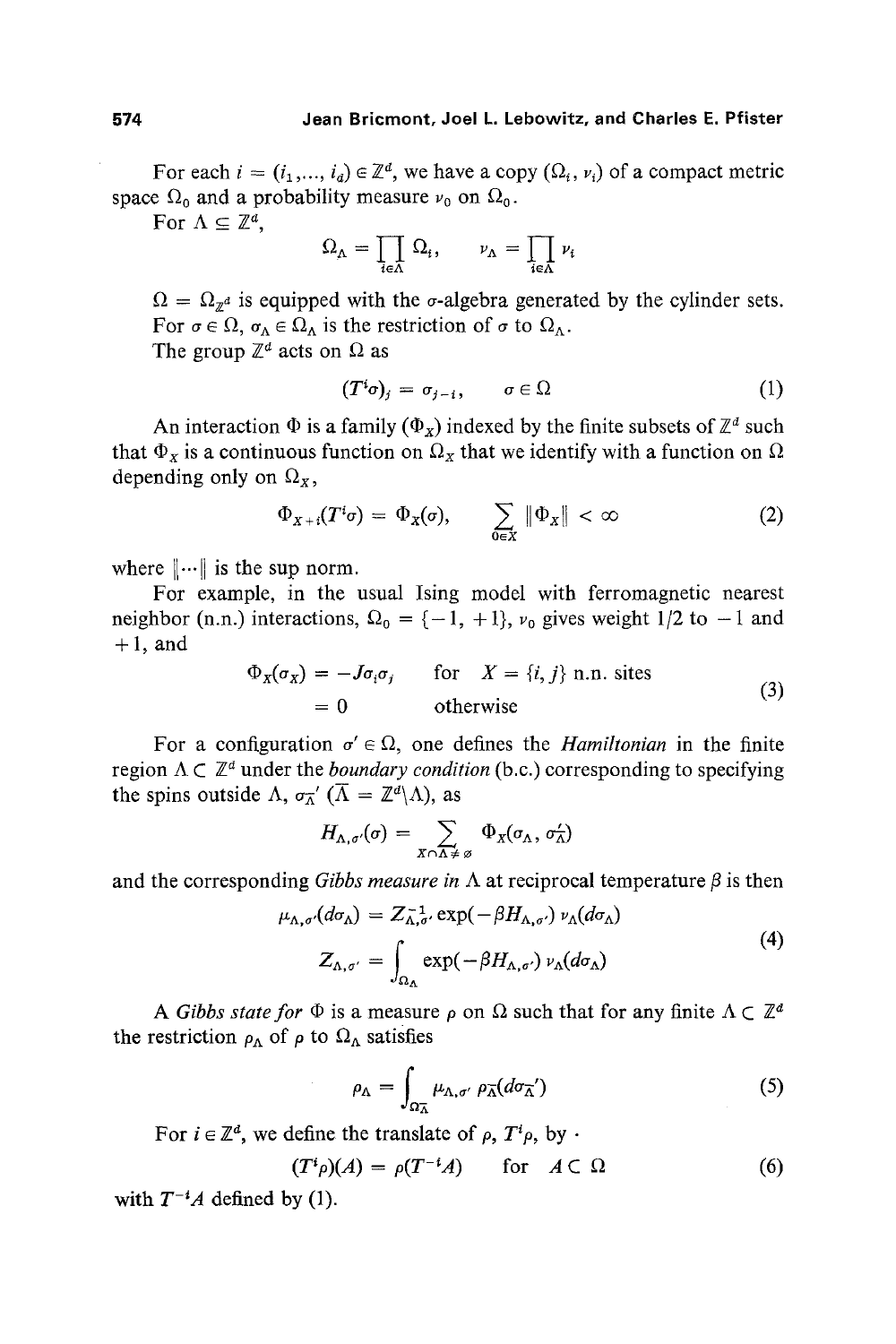المنتقل والتنابي

 $\rho$  is *translation invariant* if  $T^i \rho = \rho$ ,  $\forall i \in \mathbb{Z}^d$ .

Before stating some properties of Gibbs states, we introduce *generalized b.c.* defined through the Hamiltonian:

$$
H_{\Lambda,b}(\sigma_{\Lambda}) = \sum_{X \subset \Lambda} \Phi_X(\sigma_X) + \sum_{X \subset \Lambda} b_X{}^{\Lambda}(\sigma_X)
$$
 (7)

where  $b_x^{\Lambda}$  is a continuous function on  $\Omega_x$  and for any finite  $\Lambda$ 

$$
\lim_{\Delta' \nearrow \mathbb{Z}^d} \left\| \sum_{X \cap \Delta \neq \varnothing} b_X^{\Delta'} \right\| = 0
$$

 $Z_{\Lambda,b}$  and  $\mu_{\Lambda,b}$  are defined as in (4). One familiar example of generalized b.c. are the free b.c. corresponding to  $b_x^A = 0$ . Any b.c. defines a generalized b.c., due to (2), with

$$
b_{X}^{\Lambda} = \sum_{\substack{X' \cap \overline{\Lambda} \neq \emptyset \\ X' \cap \Lambda = X}} \Phi_{X'} \tag{8}
$$

Let  $G_{\Phi}$  be the set of Gibbs states for  $\Phi$  and  $\overline{G_{\Phi}}$  the set of extreme points of  $G_{\Phi}$ . The following is known:

(i) For any generalized b.c. b and any sequence  $\Lambda_n \nearrow \mathbb{Z}^d$  such that  $\lim_{n\to\infty} \mu_{\Delta_n,b} = \rho$  exists (in the weak\* sense),  $\rho \in G_{\Phi}^{(2)}$ .

(ii) Moreover, for any  $\rho \in G_{\Phi}$  and any sequence  $\Lambda_n \nearrow \mathbb{Z}^d$ ,  $\lim_{n \to \infty} \mu_{\Lambda_n, \sigma} \in$  $\overline{G}_{\Phi}$  p a.e.<sup>(3)</sup>

(iii) Let  $B_{\Lambda}$ ,  $\Lambda \subset \mathbb{Z}^d$ , be the  $\sigma$ -algebra generated by the cylinder sets based on  $\Omega_{\Lambda}$  and  $B_{\infty} = \bigcap_{\Lambda} B_{\Lambda}$ , where the intersection runs over the finite subsets of  $\mathbb{Z}^d$ . Then  $\rho \in \overline{G}_{\Phi}$  if and only if  $\rho(A) = 0$  or 1 for all  $A \in B_{\infty}$ .<sup>(1,2)</sup>

(iv) For any  $\rho \in G_{\Phi}$ , there exists a unique probability measure  $\mu_o$ , concentrated on  $\overline{G}_{\Phi}$ , such that<sup>(1,2,4,5)</sup>

$$
\rho = \int \omega \mu_{\rho}(d\omega) \tag{9}
$$

(v) Two Gibbs states  $\rho$  and  $\rho'$  are equivalent (mutually absolutely continuous) if and only if  $\mu_{\rho}$  and  $\mu_{\rho'}$  are equivalent. This can be seen from the construction of  $\mu_{\rho}$  in Refs. 4 and 5.

## **2. THE RESULTS**

**Definition.** Two generalized b.c. b and b' have *afinite energy difference*  if I

$$
C_{b,b'} = \sup_{\Lambda} \sup_{\Omega_{\Lambda}} \left| \sum_{X \in \Lambda} (b_X^{\Lambda}(\sigma_X) - b_X^{\prime \Lambda}(\sigma_X)) \right| < \infty \tag{10}
$$

For b.c. coming from configurations  $\sigma$  and  $\sigma'$  this means

$$
\sup_{\Lambda} \sup_{\overline{\sigma} \in \Omega_{\Lambda}} \Big| \sum_{\substack{X \cap \overline{\Lambda} \neq \emptyset \\ X \cap \Lambda \neq \emptyset}} \big[ \Phi_{X}(\overline{\sigma}_{X}, \sigma_{X}) - \Phi_{X}(\overline{\sigma}_{X}, \sigma_{X}) \big] \Big| < \infty \tag{11}
$$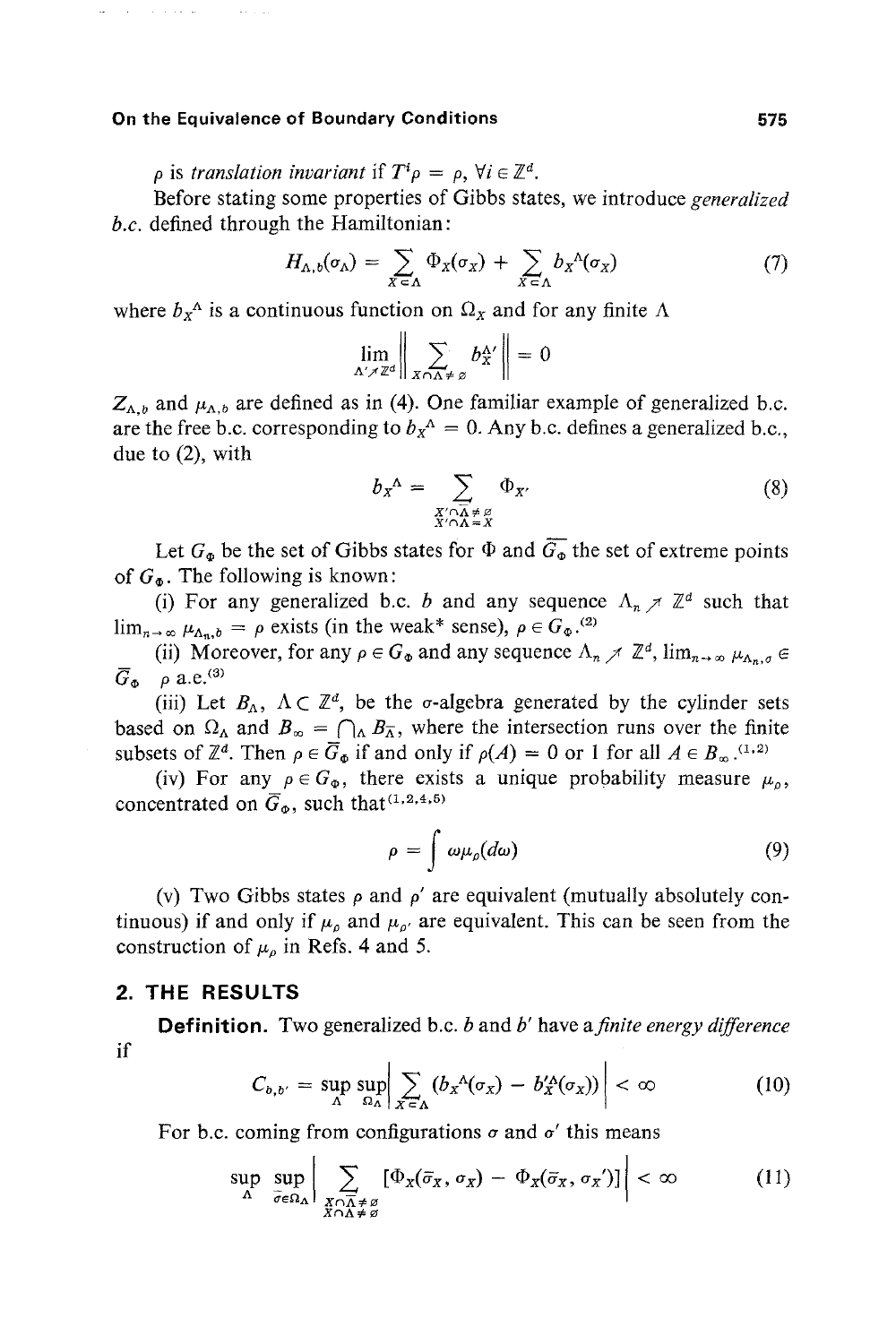**Theorem.** Given two generalized b.c. b and b' having a finite energy difference and a sequence  $\Lambda_n \nearrow \mathbb{Z}^d$  such that

$$
\lim_{n\to\infty}\mu_{\Lambda_n,b}=\rho,\qquad \lim_{n\to\infty}\mu_{\Lambda_n,b'}=\rho'
$$

then  $\rho$  and  $\rho'$  are equivalent and so are  $\mu_o$  and  $\mu_{o'}$  in (9). In particular, if  $\rho$  is extremal,  $\rho = \rho'$ .

*Proof.* Let  $E_{\Lambda}$  be a cylinder based on  $\Omega_{\Lambda}$ ,  $\Lambda$ ' finite. We claim that, for any  $\Lambda \supset \Lambda'$ ,

$$
[\exp(-2\beta C_{b,b'})]\mu_{\Lambda,b}(E_{\Lambda'}) \leq \mu_{\Lambda,b'}(E_{\Lambda'}) \leq [\exp(2\beta C_{b,b'})]\mu_{\Lambda,b}(E_{\Lambda'}) \qquad (12)
$$

The theorem follows then by letting  $\Lambda = \Lambda_n$ ,  $n \to \infty$ , and using the fact that the monotone class, to which (12) extends immediately, generated by the cylinders is equal to the  $\sigma$ -algebra generated by them. To prove (12), we simply note that

$$
\frac{Z_{\Lambda,b}}{Z_{\Lambda,b'}} = \frac{\int \exp[-\beta(H_{\Lambda,b}(\sigma_{\Lambda}) - H_{\Lambda,b'}(\sigma_{\Lambda}))] \exp[-\beta H_{\Lambda,b'}(\sigma_{\Lambda})] \nu_{\Lambda}(d\sigma_{\Lambda})}{\int \exp[-\beta H_{\Lambda,b'}(\sigma_{\Lambda})] \nu_{\Lambda}(d\sigma_{\Lambda})}
$$
  
\$\leq\$ exp( $\beta C_{b,b'}$ )

by (10). The same inequality is true when the integrals in the numerator and the denominator are restricted to  $E_{\Lambda}$ , which finishes the proof.

**Corollary 1.** (See also Ref. 2, Chapter 5.) Let  $d = 1$  and  $\Phi$  be such that

$$
\sum_{0 \in X} \|\Phi_x\| \frac{(\text{diam } X)}{|X|} < \infty \tag{13}
$$

then there is only one Gibbs state for  $\Phi$ .

*Proof.* It is enough to show that any two b.c. have a finite energy difference, because then, by the theorem, all extremal Gibbs states (and therefore all possible Gibbs states) have to coincide.

To check (11), we note that  $\forall \sigma, \sigma' \in \Omega$ 

$$
\sum_{\substack{X \cap \Lambda \neq \emptyset \\ X \cap \overline{\Lambda} \neq \emptyset}} |\Phi_X(\tilde{\sigma}_\Lambda, \sigma_{\overline{\Lambda}}) - \Phi_X(\tilde{\sigma}_\Lambda, \sigma_{\overline{\Lambda}}')|
$$
\n
$$
\leq 2 \sum_{\substack{X \cap \Lambda \neq \emptyset \\ X \cap \overline{\Lambda} \neq \emptyset}} |\Phi_X|
$$
\n
$$
= 2 \sum_{X \cap \overline{\Lambda} \neq \emptyset} \frac{|\Phi_X|}{|X|} (\# \{ i \in \mathbb{Z} | (X + i) \cap \Lambda \neq \emptyset, (X + i) \cap \overline{\Lambda} \neq \emptyset )\})
$$
\n
$$
d = 1
$$

Since  $d = 1$ .

$$
\# \{ i \in \mathbb{Z} | (X + i) \cap \Lambda \neq \emptyset, (X + i) \cap \overline{\Lambda} \neq \emptyset \} \leq 2 \operatorname{diam}(X), \qquad \text{independent of } \Lambda \quad \blacksquare
$$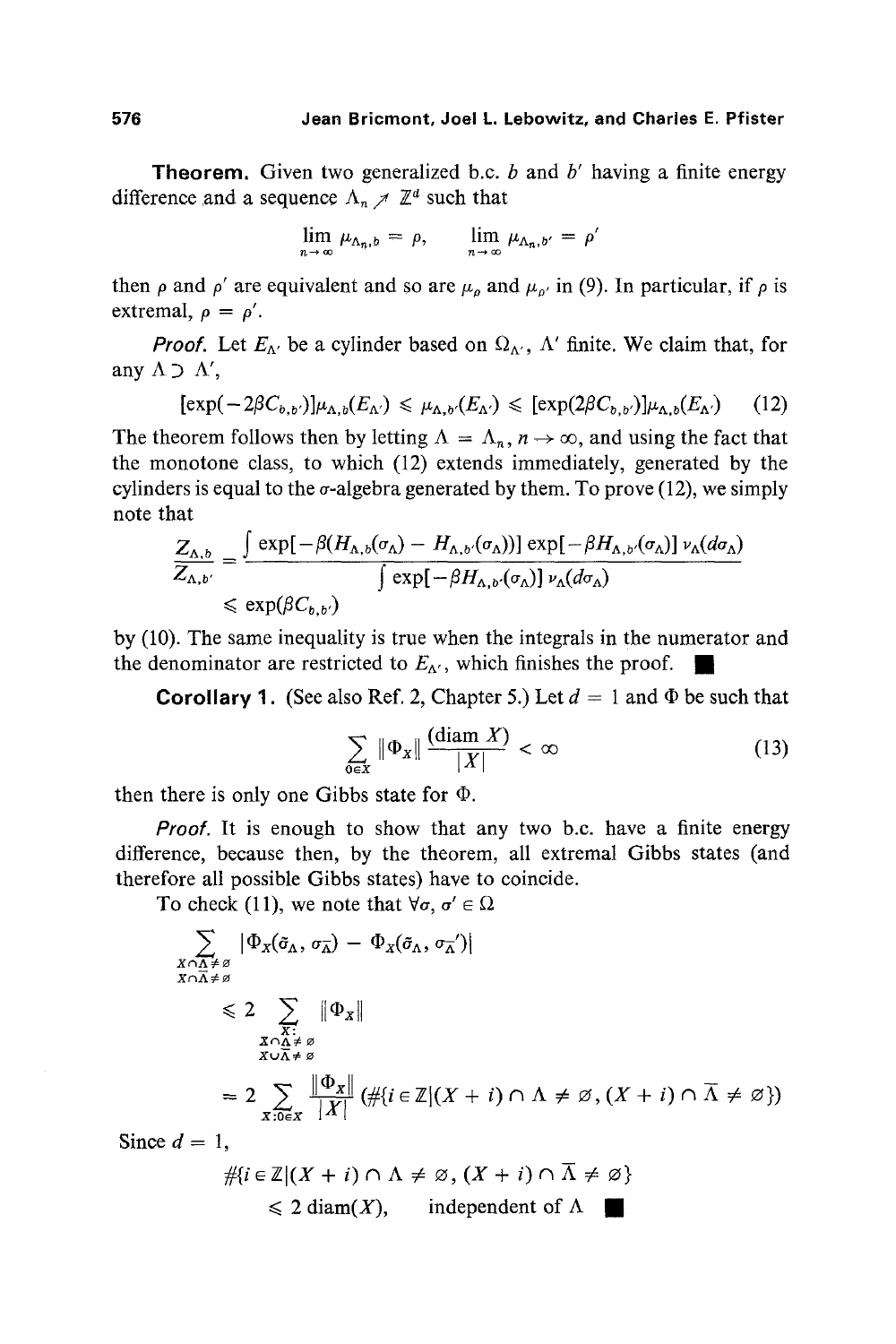المسترد والقرار

The next corollary deals with (the absence of) non-translation-invariant Gibbs states in two dimensions. We take a particular sequence of regions  $B_{L,M} = \{i = (i_1, i_2) \in \mathbb{Z}^2 \mid |i_1| \leq M, |i_2| \leq L\}$  and we let first  $M \rightarrow \infty$  and then  $L \rightarrow \infty$ . Since the first limit is in fact one-dimensional, the resulting state for fixed L in a band  $B_L = \{i \in \mathbb{Z}^2 | |i_2| \leq L\}$  depends only on the b.c. on the sides of the band (this can be shown in the same way as for Corollary 1). It is known<sup> $(6-8)$ </sup> in the two-dimensional, ferromagnetic, nearest neighbor Ising model [see (3)], that if we let  $\sigma_i = +1$  for all i outside  $B_L$  with  $i_1 \ge 0$  and  $\sigma_i = -1$  for  $i_1 < 0$ , we have in the limit  $L \rightarrow \infty$  a translation-invariant Gibbs state. We prove here a weaker result, which is valid, however, for more general systems, interactions, and b.c. For  $\sigma \in \Omega$  we denote by  $\mu_{B_{L}, \sigma}$  the unique Gibbs state in the band  $B_L$  with  $\sigma_{\overline{B_L}}$  as b.c. Let  $d_2(X) = \max\{\text{dist}(i_2, j_2)|i, j \in X\}$  and  $D_h^L = \{i \in \overline{B_L} | |i_1| \leq h\}.$ 

**Corollary 2.** Let  $\Phi$  satisfy

$$
\sum_{0\in X} \|\Phi_X\| d_2(X) < \infty
$$

Then, for any  $\bar{\sigma}_1$ ,  $\bar{\sigma}_2 \in \Omega_0$  and any  $\sigma \in \Omega$  such that, for some  $h \ge 0$ ,

$$
\sigma_i = \bar{\sigma}_1, \qquad i_1 \ge h
$$
  

$$
\sigma_i = \bar{\sigma}_2, \qquad i_1 \le -h
$$

and any sequence  $(L_n)$ ,  $L_n \to \infty$ , such that  $\lim_{n \to \infty} \mu_{B_{L_n},\sigma} = \rho$ , then  $\rho$  and  $T^{i_1}\rho$ are mutually absolutely continuous. If  $\rho$  is extremal, then it is translation invariant in the  $i_1$  direction.

*Proof.* As in the preceding proof, we have to check (11) for  $\sigma$  and  $\sigma'$ , where  $\sigma'$  is obtained by translating  $\sigma$  by one step in the  $i_1$  direction [by definition (6),  $\mu_{B_{L_m},\sigma} \to T^{i_1} \rho$ . With these definitions of  $\sigma$  and  $\sigma'$ , we have, for any rectangle  $B_{L,M}$ ,

$$
\left| \sum_{\substack{X \cap B_{L,M} \neq \emptyset \\ X \cap B_{L,M} \neq \emptyset}} \left[ \Phi_X(\tilde{\sigma}_\Lambda, \sigma_{\Lambda}) - \Phi_X(\tilde{\sigma}_\Lambda, \sigma_{\Lambda}^{-1}) \right] \right|
$$
  
\n
$$
\leq 2 \sum_{\substack{X \cap B_{L,M} \neq \emptyset \\ X \cap D_{h}^{k} \neq \emptyset}} \|\Phi_X\|
$$
  
\n
$$
= 2 \sum_{0 \in X} \frac{\|\Phi_X\|}{|X|} (\# \{i \in \mathbb{Z}^2 | (X + i) \cap B_{L,M} \neq \emptyset \text{ and } (X + i) \cap D_{L}^{-h} \neq \emptyset \})
$$

and it is easily checked that this last number is bounded by  $2(2h + 1)|X|d_2(X)$ uniformly in  $M$  and  $L$ .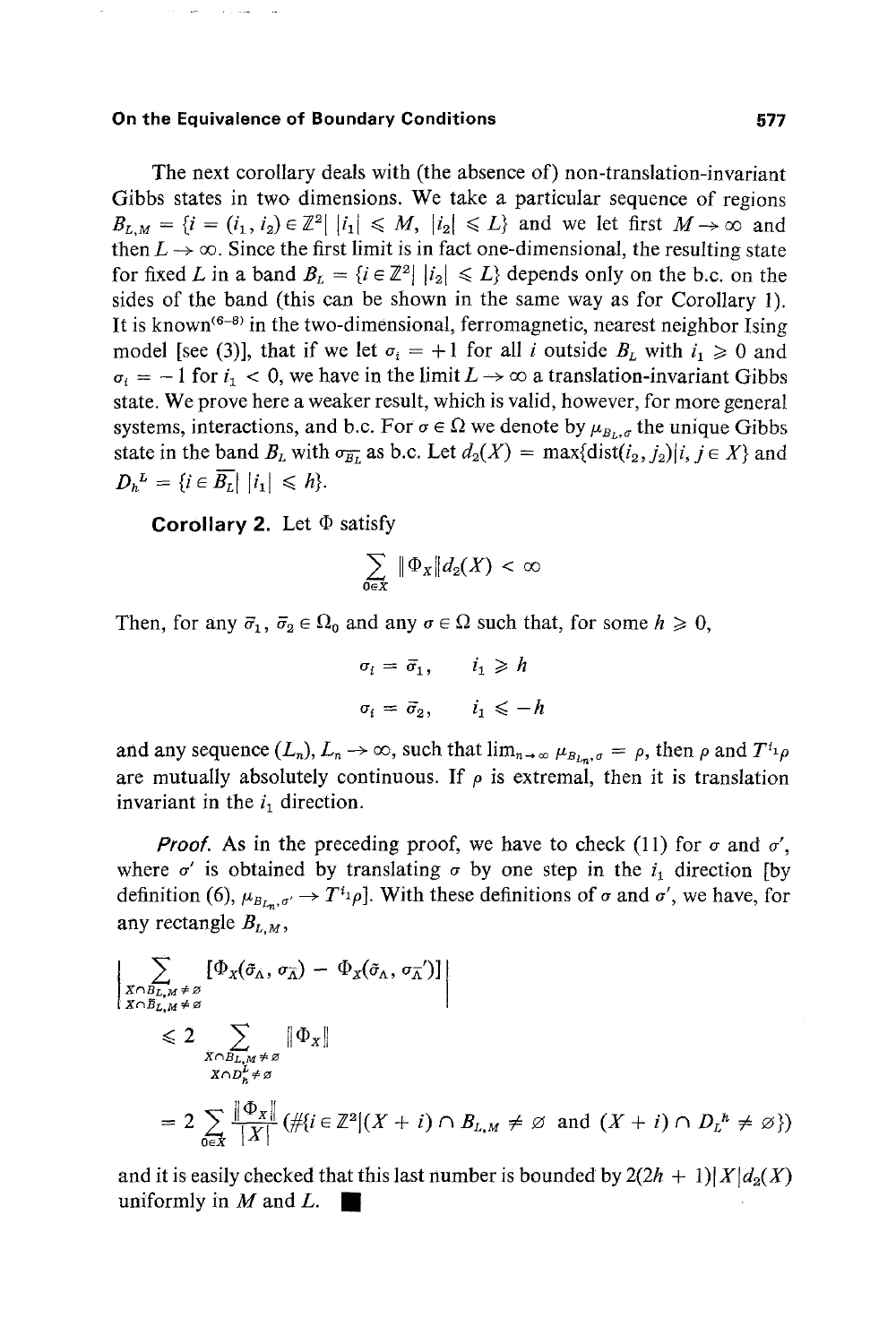We consider now general ferromagnetic lsing spins and we show below that, in any dimension, some b.c. always lead to translation-invariant Gibbs states. Thus  $\Omega_0 = \{-1, 1\}$ ,  $\nu_0(-1) = \nu_0(+1) = 1/2$ , and

$$
\Phi_X = -J_X \prod_{i \in X} \sigma_i, \qquad J_X \geq 0 \tag{14}
$$

The following is known about different b.c. :

*Free b.c.*:  $b_x^{\Lambda} = 0$  in (7). Then  $\lim_{\Lambda \nearrow \pi^d} \mu_{\Lambda, \text{free}} = \rho_0$  exists and is translation invariant. $(9)$ 

*Plus (resp. minus b.c.)*: All  $\sigma_i = +1$  (resp. -1) for  $i \in \overline{\Lambda}$ . Then  $\lim_{\Delta \nearrow \mathbb{Z}^d} \mu_{\Delta,+} = \rho_+$  ( $\lim_{\Delta \nearrow \mathbb{Z}^d} \mu_{\Delta,-} = \rho_-$ ) exist and define translationinvariant Gibbs states, which are, moreover, extremal. $(10)$ 

*Remark.* Corollary 2 really says that if two b.c. coincide outside a "strip" (i.e. the set of sites between two parallel lines in  $\mathbb{R}^2$ ) and the interactions are suitable in that strip, then these two b.c. lead to equivalent Gibbs states. Another simple but somewhat trivial application of this remark is the following: take a ferromagnetic system in two dimensions of the form (14) but with  $J_x \neq 0$  only if X is the set of sites of an elementary square of the lattice. Then the symmetry group of this system $(11)$  contains the flipping of all spins along any vertical or horizontal line of the lattice. Since the plus b.c. leads to an extremal Gibbs states  $\rho_{+}$ ,<sup>(10)</sup> our observation shows that any b.c. obtained from the plus b.c. by flipping a finite number of lines coincide with  $\rho_{+}$ . But since this flipping is in fact a symmetry of the system, one concludes by a limiting argument that  $\rho_+ = \rho_-$ . One may easily construct similar examples. Actually this kind of model was studied in Ref. 12 under the name "trivial systems" and it is shown using the reduction procedure that they have a unique translation-invariant Gibbs state (and in fact a unique Gibbs state).

Now we shall restrict ourselves to the case where the set obtained from  $E = \{X | J(X) > 0\}$  by the operation of symmetric difference applied to the elements of E contains all the even subsets of  $\mathbb{Z}^d$ . Then, the "symmetry group" $(11)$  of the system is reduced to two elements, the identity and the flipping of all spins.

For all  $\beta$ , except possibly for a countable set, <sup>(13)</sup> and certainly for all  $\beta$ sufficiently large,  $(10, 11)$  the state  $\rho_0$  has the decomposition corresponding to (9):

$$
\rho_0 = \frac{1}{2}(\rho_+ + \rho_-) \tag{15}
$$

**Corollary** 3, For any generalized b.c. such that

$$
\sup_{\Lambda} \sup_{\sigma_{\Lambda} \in \Omega_{\Lambda}} \left| \sum_{x \in \Lambda} b_{x}^{\Lambda}(\sigma_{x}) \right| < \infty \tag{16}
$$

 $\bar{\chi}$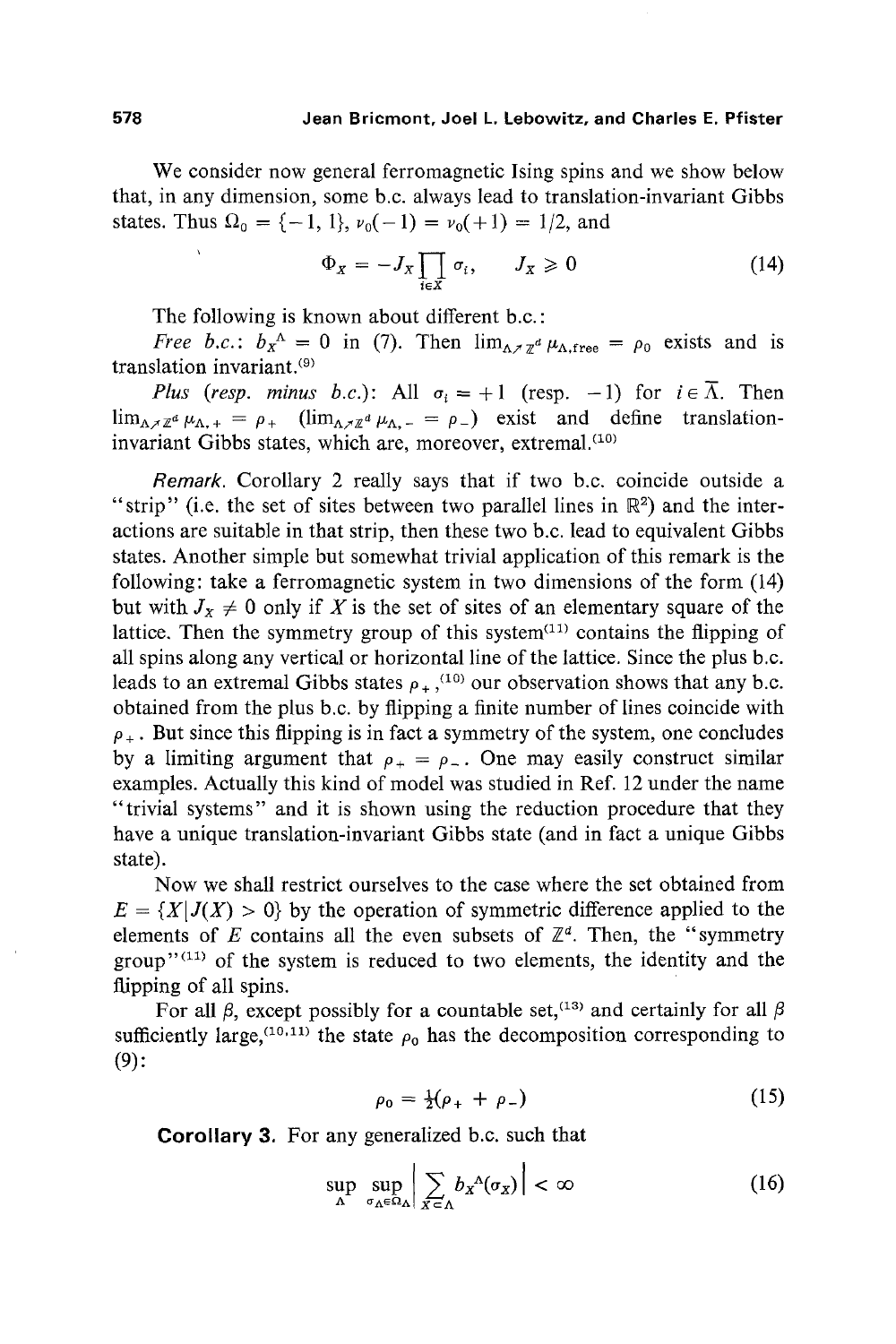**Contractor** 

and any sequence  $\Lambda_n \to \mathbb{Z}^d$  such that  $\lim_{n \to \infty} \mu_{\Lambda_n,b} = \rho$ ,  $\rho$  is translation invariant, whenever (15) holds.

*Proof.* This follows immediately from the theorem because any b.c. satisfying (16) and the free b.c. have a finite energy difference. So  $\mu_{o}$  in (9) has to be absolutely continuous with respect to  $\mu_{\rho_0}$ , which by (15) is concentrated on  $\rho_+$  and  $\rho_-$ .

[The interest of this corollary may be underlined by comparing it with point (i) in the discussion below.]

The last corollary concerns the semiinfinite, two-dimensional Ising model with nearest neighbor interaction. This is a model as in (3) but where our lattice  $\mathbb{Z}^2$  is replaced by  $\mathbb{L} = \{i = (i_1, i_2) \in \mathbb{Z}^2 | i_1 > 0 \}$ . We put some b.c. on the line  $i_1 = 0$  and ask whether for a given b.c. there is a unique Gibbs state for the system in L. This is known<sup>(7,8)</sup> when  $\sigma_i = +1$  (or -1) for all i with  $i_1 = 0$  (and is false for the free b.c. below the critical temperature found by Onsager). Here we extend this result to other b.c.

**Corollary 4.** In the above model, for any b.c. on the line  $i_1 = 0$  with  $\sigma_i = +1$  (or  $-1$ ) for  $|i_2| > N$  for some N, there is only one Gibbs state.

*Proof.* Take a sequence of regions in L,  $\Lambda_{L,M} = \{i \in L | i_1 \leq M, |i_2| \leq L \}$ . If there is more than one Gibbs state for our system, then we can find [point (iii) in the Introduction] two configurations  $\sigma$  and  $\sigma'$  such that

$$
\lim_{L,M\to\infty}\mu_{\Lambda_{L,M},\sigma}=\rho,\qquad \lim_{L,M\to\infty}\mu_{\Lambda_{L,M},\sigma'}=\rho'
$$

are two different extremal, i.e., nonequivalent Gibbs states [point (v) in the Introduction]. But each of these b.c. will have a finite energy difference with the same b.c. for the system with  $\sigma_i = +1$ ,  $i_1 = 0$  (because we only put a finite number of  $-1$  on the line  $i_1 = 0$  in our system). Since there is a unique Gibbs state for the system  $\sigma_i = +1$  on  $i_1 = 0$ ,  $\rho$  and  $\rho'$  have to be equivalent to it and therefore equivalent among themselves, which contradicts the fact that they are different extremal Gibbs states.  $\blacksquare$ 

## **3. DISCUSSION**

(i) We may ask whether the stability of extremal Gibbs states, expressed by the fact that, if a b.c. b yields an extremal  $\rho$ , then all b.c. b' differing from b by a finite energy also yield  $\rho$ , holds also for nonextremal Gibbs states. The answer is no. We can give several examples of nonextremal Gibbs states where it does not hold: if we take a ferromagnetic Ising model with nearest neighbor interactions and free boundary conditions, we know that it leads to a nonextremal Gibbs state for sufficiently large  $\beta$ .<sup>(10)</sup> (Presumably all  $\beta$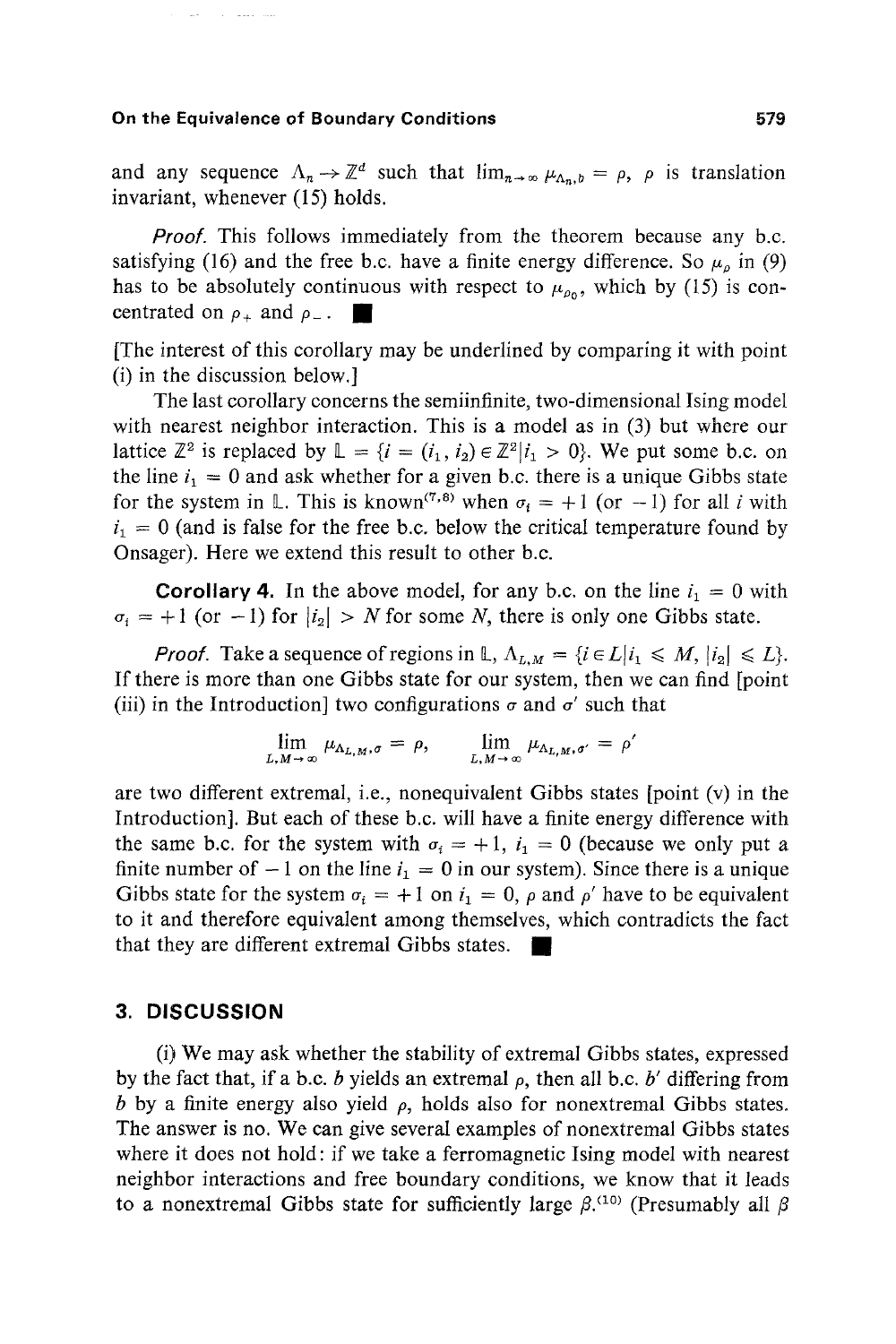above the critical  $\beta$ .) If we take  $\Lambda_n \neq \mathbb{Z}^d$  and fix one spin adjacent to  $\Lambda_n$ ,  $\sigma_{i_n} = +1$ , and otherwise free b.c., i.e.,  $b_x^{\Lambda}$  in (7) is  $J_{i,n}^{\Lambda} \sigma_i$  for  $X = \{i\}$ , we get a state with a strictly positive expectation value  $\rho(\sigma_0) > 0$  for  $\beta$  sufficiently large. Obviously for the free b.c.,  $\rho_0(\sigma_0) = 0$ , by symmetry. So changing only one spin on the boundary changes the Gibbs state. One proves that  $\rho(\sigma_0) > 0$ with a Peierls argument in the form used in Ref. 14. If  $\sigma_0 \neq 1$ , there must be a contour (i.e., a connected set of bonds  $\langle ij \rangle$  with  $\sigma_i = \sigma_j$ ) that is crossing the line joining  $\sigma_0$  and  $\sigma_{j_n}$  and such that 0 and  $j_n$  are separated by that contour. Since the probability of a contour containing k elements is less than  $e^{-\beta J k}$ , the number of such contours containing a given element is bounded by  $3<sup>k</sup>$  and the cardinality of a contour separating 0 and  $j_n$  and crossing the line between 0 and  $j_n$  at a distance h from 0 and  $j_n$  has to be larger than 2h, we can conclude the argument as usual to obtain  $\langle \sigma_0 \rangle_{\Lambda_n, \sigma_{i_n}} = +1 \geq \delta > 0$  for  $\beta$  sufficiently large. In the two-dimensional model we expect the preceding result to hold in fact up to the critical temperature, because of the equivalence between the short- and the long-range order in that model. $(15)$ 

Since the free b.c. is not a true b.c., i.e., does not correspond to a configuration outside  $\Lambda$ , we may ask for an example with a true b.c. A simple answer comes from spin-1 systems, i.e., the spin takes the values  $-1$ , 0,  $+1$ . Then free b.c. are just the b.c. with  $\sigma_i = 0$ ,  $\forall j \in \overline{\Lambda}$ , and the same Peierls argument works.

The interesting open question is whether the above stability completely characterizes extremal Gibbs states, i.e., does the requirement that  $\rho$  be obtainable from b.c. (true for extremal states) and be stable imply that  $\rho$  is extremal ?

(ii) Our theorem applied to the above example tells us that  $\rho_0$  and  $\rho$ are equivalent, so  $\rho_0 \neq \rho$  implies that neither state is extremal. Interestingly enough, one can use a Peierls argument to show that in three dimensions the b.c.  $\sigma_i = +1$ ,  $j_1 = 0$ , and free otherwise leads to the same (extremal) state as  $\sigma_i = +1$  everywhere (state  $\rho_{+}$ ) at low temperatures. First of all, this state  $\rho$  is translation invariant because by correlation inequalities

$$
\langle \sigma_i \sigma_j \rangle_{\Lambda, b} \geq \langle \sigma_i \sigma_j \rangle_{\Lambda, \text{free b.c.}}
$$

and this is enough by the results of Ref. 13 and the fact that at low temperatures there are only two extremal translation-invariant Gibbs states.<sup>(10)</sup> In these Gibbs states  $\rho_+$  (resp.  $\rho_-$ ) a Peierls argument shows that the set of configurations with an infinite cluster of minus spins (resp. plus spins) has measure zero. So, we have only to show that in  $\rho$  the probability that  $\sigma_0$ belongs to an infinite cluster of  $-1$  spins is zero. By translation invariance, this holds for any other point and a countable union of sets of measure zero is of measure zero. We use a slightly modified Peierls argument.

Suppose  $\sigma_0 = -1$ ; then, due to the b.c., we can draw in the plane  $i_1 = 0$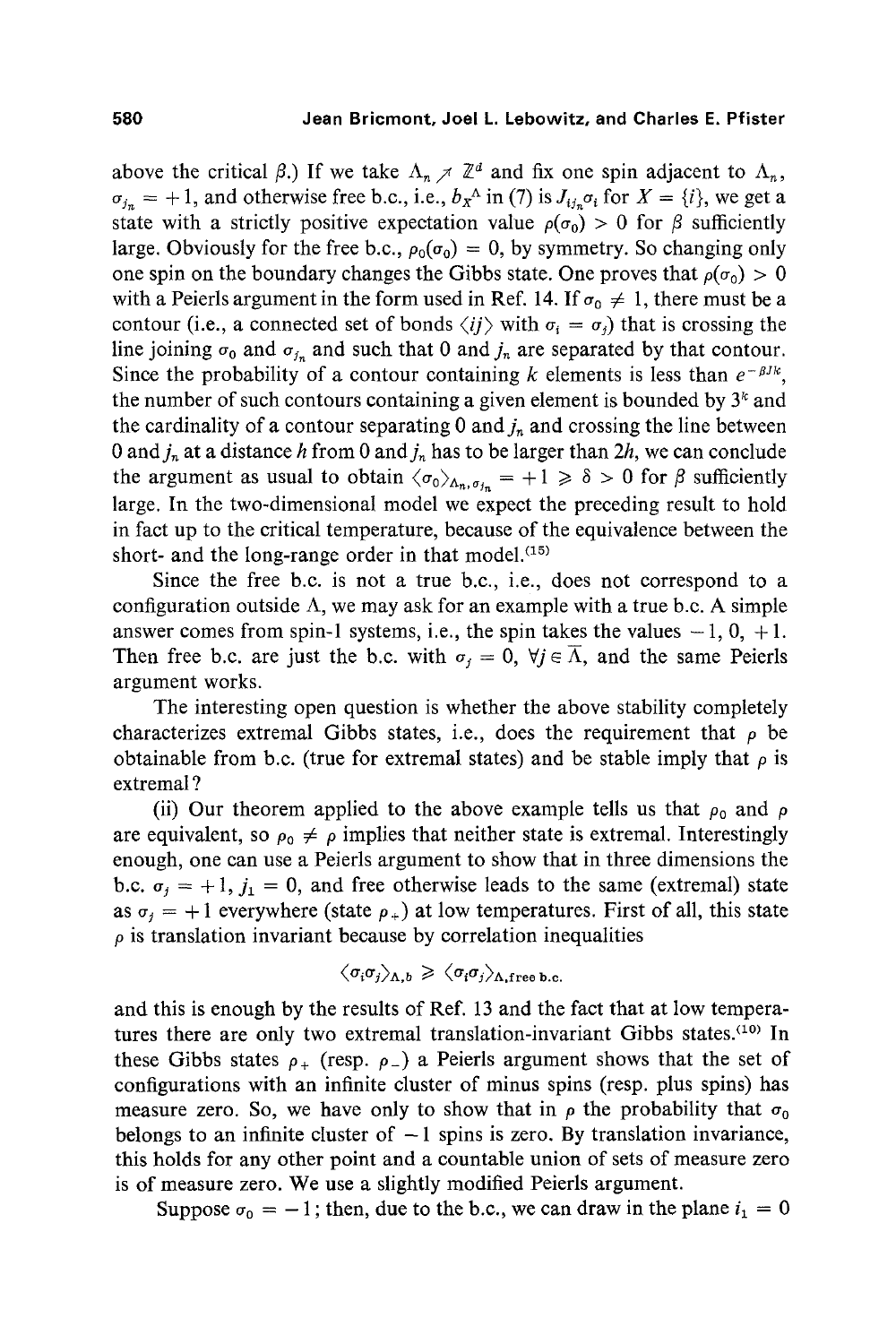the smallest closed contour surrounding the origin. Now we consider the smallest connected contour S (in the same sense as above but on  $\mathbb{Z}^3$ ) containing that contour in the plane. This new contour  $S$  may be open or closed. We define its interior as the set of points that can be connected to 0 through n.n. bonds that never intersect S and we estimate the probability of S by flipping all the spins in the interior of  $S$ . Therefore, this probability is bounded by  $e^{-\beta |S|}$ ,  $|S|$  is the number of n.n. bonds in S. But the number of contours with  $|S| = n$  containing 0 in their interior is bounded by  $3^n n^2$ . So for  $\beta$  > log 3 the probability that 0 is in the interior of an open contour, i.e., infinite contour, or, in other terms, belongs to an infinite cluster of  $-1$ spins, is zero.

The following question is open: does this state coincide with  $\rho^+$  at all temperatures ? Or does it cease to be so at some temperature below the critical one ? If this is the case, has that temperature anything to do with the presumed roughening temperature of this model<sup> $(16)$ </sup> or the presumed percolation temperature $(17)$ ?

(iii) We have restricted our discussion to bounded (i.e., compact  $\Omega_0$ ) spin systems on a lattice and without hard cores. It is, however, possible to extend the theorem and its corollaries to continuous systems in  $\mathbb{R}^d$ , to some unbounded spins, and to some kind of hard core, keeping in mind the fact that we use only the boundedness of the ratio of the probability of certain events for the two boundary conditions. For systems with hard cores this would mean the following: two b.c. b and b' outside  $\Lambda$  define different admissible phase spaces  $\Omega_{\Lambda}(b)$  and  $\Omega_{\Lambda}(b')$  in  $\Omega_{\Lambda}$ . Now, we would require that there exists for each  $\Lambda$  a  $\Lambda' \subset \Lambda$  such that the restrictions to  $\Omega_{\Lambda'}$  of  $\Omega_{\Lambda}(b)$  and  $\Omega_{\Lambda}(b')$ coincide and that

$$
\sup_{\Lambda} \sup_{\sigma_{\Lambda \setminus \Lambda'}} |H_{\Lambda \setminus \Lambda'}(\sigma_{\Lambda \setminus \Lambda'})| < \infty
$$

With this remark, one may extend Corollaries 1 and 2 to systems with hard cores. For example, in Ref. 2 one considers  $\Omega_0$  finite and the hard core is given by a matrix *t*, indexed by  $\Omega_0 \times \Omega_0$ , with  $t_{\sigma\sigma'} = 0$  or 1 ( $\sigma$ ,  $\sigma' \in \Omega_0$ ), indicating whether nearest neighbor configurations are allowed or not. If there is an  $a$  such that  $t^a$  has all its entries strictly positive, then the system is called mixing. This means that the hard core is of finite range. Then, for  $d = 1$  one may take as  $\Lambda'$  the set of points whose distance from  $\overline{\Lambda}$  is larger than  $a$ . And, provided that the interaction satisfies (13), one proves that there is a unique Gibbs state for this system (as in Ref. 2) in the same way as Corollary 1. The same ideas extend to Corollary 2. One shows, e.g., that in both the continuum<sup>(18)</sup> and lattice<sup>(19)</sup> Widom-Rowlinson model the  $A-B$ b.c.<sup>(20)</sup> do not lead to an extremal nontranslation-invariant Gibbs state in two dimensions.